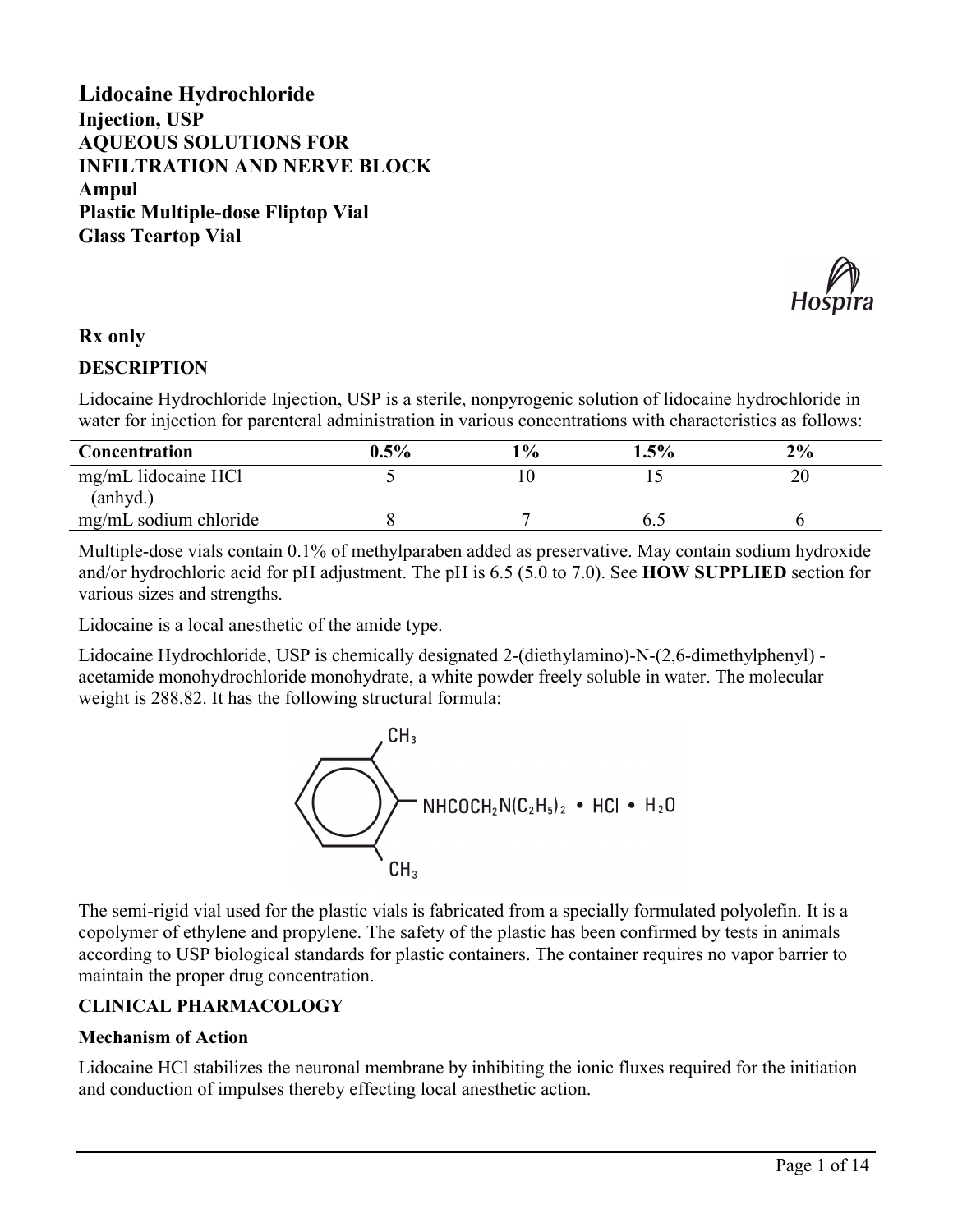# **Hemodynamics**

Excessive blood levels may cause changes in cardiac output, total peripheral resistance, and mean arterial pressure. With central neural blockade these changes may be attributable to block of autonomic fibers, a direct depressant effect of the local anesthetic agent on various components of the cardiovascular system, and/or the beta-adrenergic receptor stimulating action of epinephrine when present. The net effect is normally a modest hypotension when the recommended dosages are not exceeded.

#### **Pharmacokinetics and Metabolism**

Information derived from diverse formulations, concentrations and usages reveals that lidocaine HCl is completely absorbed following parenteral administration, its rate of absorption depending, for example, upon various factors such as the site of administration and the presence or absence of a vasoconstrictor agent. Except for intravascular administration, the highest blood levels are obtained following intercostal nerve block and the lowest after subcutaneous administration.

The plasma binding of lidocaine HCl is dependent on drug concentration, and the fraction bound decreases with increasing concentration. At concentrations of 1 to 4 mcg of free base per mL 60 to 80 percent of lidocaine HCl is protein bound. Binding is also dependent on the plasma concentration of the alpha-1-acid glycoprotein.

Lidocaine HCl crosses the blood-brain and placental barriers, presumably by passive diffusion.

Lidocaine HCl is metabolized rapidly by the liver, and metabolites and unchanged drug are excreted by the kidneys. Biotransformation includes oxidative N-dealkylation, ring hydroxylation, cleavage of the amide linkage, and conjugation. N-dealkylation, a major pathway of biotransformation, yields the metabolites monoethylglycinexylidide and glycinexylidide. The pharmacological/toxicological actions of these metabolites are similar to, but less potent than, those of lidocaine HCl. Approximately 90% of lidocaine HCl administered is excreted in the form of various metabolites, and less than 10% is excreted unchanged. The primary metabolite in urine is a conjugate of 4-hydroxy-2,6-dimethylaniline.

The elimination half-life of lidocaine HCl following an intravenous bolus injection is typically 1.5 to 2 hours. Because of the rapid rate at which lidocaine HCl is metabolized, any condition that affects liver function may alter lidocaine HCl kinetics. The half-life may be prolonged two-fold or more in patients with liver dysfunction. Renal dysfunction does not affect lidocaine HCl kinetics but may increase the accumulation of metabolites.

Factors such as acidosis and the use of CNS stimulants and depressants affect the CNS levels of lidocaine HCl required to produce overt systemic effects. Objective adverse manifestations become increasingly apparent with increasing venous plasma levels above 6 mcg free base per mL. In the rhesus monkey arterial blood levels of 18 to 21 mcg/mL have been shown to be threshold for convulsive activity.

### **INDICATIONS AND USAGE**

Lidocaine Hydrochloride Injection, USP is indicated for production of local or regional anesthesia by infiltration techniques such as percutaneous injection and intravenous regional anesthesia by peripheral nerve block techniques such as brachial plexus and intercostal and by central neural techniques such as lumbar and caudal epidural blocks, when the accepted procedures for these techniques as described in standard textbooks are observed.

### **CONTRAINDICATIONS**

Lidocaine HCl is contraindicated in patients with a known history of hypersensitivity to local anesthetics of the amide type.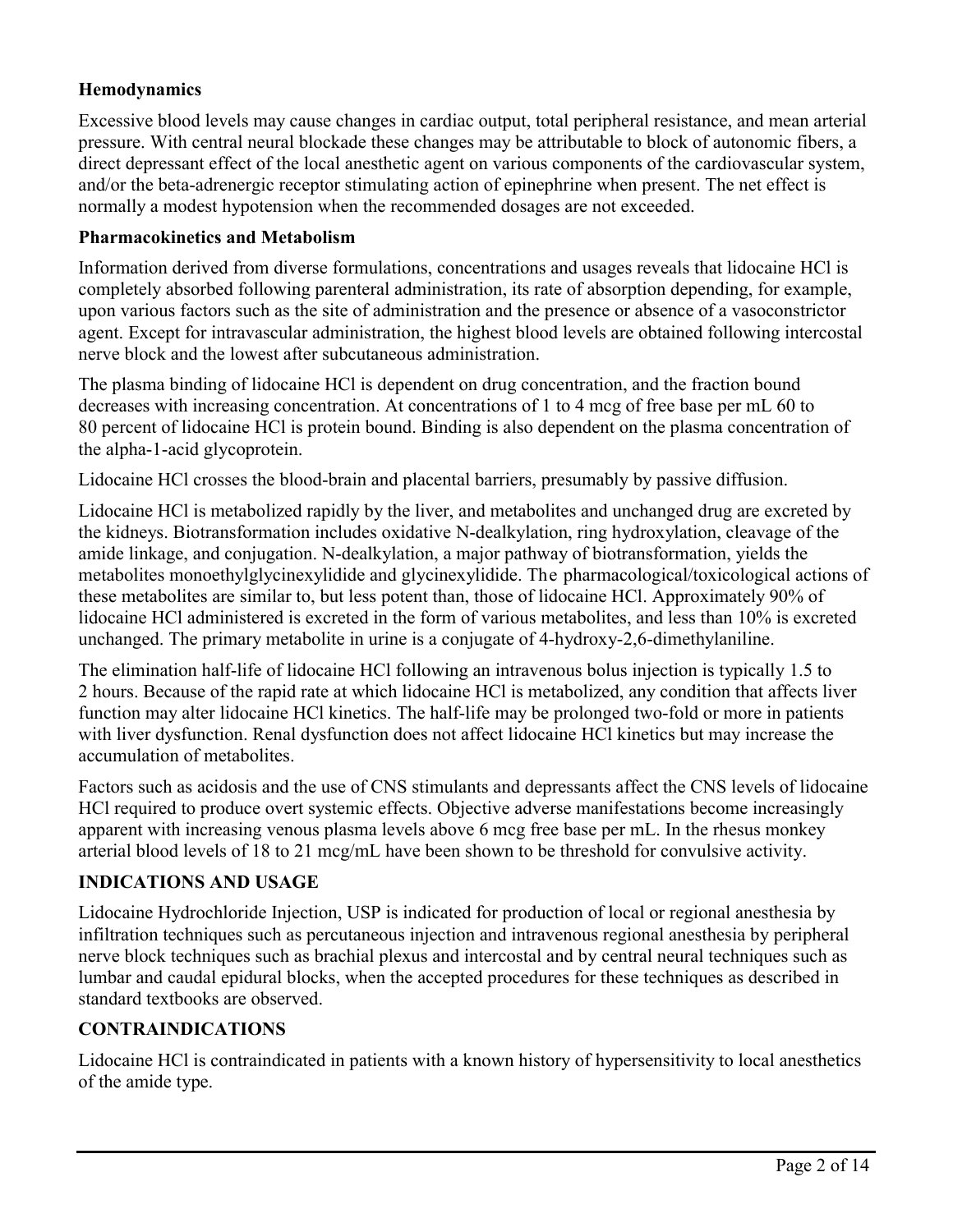# **WARNINGS**

LIDOCAINE HYDROCHLORIDE INJECTION, FOR INFILTRATION AND NERVE BLOCK, SHOULD BE EMPLOYED ONLY BY CLINICIANS WHO ARE WELL VERSED IN DIAGNOSIS AND MANAGEMENT OF DOSE-RELATED TOXICITY AND OTHER ACUTE EMERGENCIES THAT MIGHT ARISE FROM THE BLOCK TO BE EMPLOYED AND THEN ONLY AFTER ENSURING THE *IMMEDIATE* AVAILABILITY OF OXYGEN, OTHER RESUSCITATIVE DRUGS, CARDIOPULMONARY EQUIPMENT AND THE PERSONNEL NEEDED FOR PROPER MANAGEMENT OF TOXIC REACTIONS AND RELATED EMERGENCIES (see also **ADVERSE REACTIONS** and **PRECAUTIONS**). DELAY IN PROPER MANAGEMENT OF DOSE-RELATED TOXICITY, UNDERVENTILATION FROM ANY CAUSE AND/OR ALTERED SENSITIVITY MAY LEAD TO THE DEVELOPMENT OF ACIDOSIS, CARDIAC ARREST AND, POSSIBLY, DEATH.

#### **Methemoglobinemia**

Cases of methemoglobinemia have been reported in association with local anesthetic use. Although all patients are at risk for methemoglobinemia, patients with glucose-6-phosphate dehydrogenase deficiency, congenital or idiopathic methemoglobinemia, cardiac or pulmonary compromise, infants under 6 months of age, and concurrent exposure to oxidizing agents or their metabolites are more susceptible to developing clinical manifestations of the condition. If local anesthetics must be used in these patients, close monitoring for symptoms and signs of methemoglobinemia is recommended.

Signs of methemoglobinemia may occur immediately or may be delayed some hours after exposure, and are characterized by a cyanotic skin discoloration and/or abnormal coloration of the blood. Methemoglobin levels may continue to rise; therefore, immediate treatment is required to avert more serious central nervous system and cardiovascular adverse effects, including seizures, coma, arrhythmias, and death.

Discontinue lidocaine hydrochloride and any other oxidizing agents. Depending on the severity of the signs and symptoms, patients may respond to supportive care, i.e., oxygen therapy, hydration. A more severe clinical presentation may require treatment with methylene blue, exchange transfusion, or hyperbaric oxygen.

Intra-articular infusions of local anesthetics following arthroscopic and other surgical procedures is an unapproved use, and there have been post-marketing reports of chondrolysis in patients receiving such infusions. The majority of reported cases of chondrolysis have involved the shoulder joint; cases of gleno-humeral chondrolysis have been described in pediatric and adult patients following intra-articular infusions of local anesthetics with and without epinephrine for periods of 48 to 72 hours. There is insufficient information to determine whether shorter infusion periods are not associated with these findings. The time of onset of symptoms, such as joint pain, stiffness and loss of motion can be variable, but may begin as early as the 2nd month after surgery. Currently, there is no effective treatment for chondrolysis; patients who experienced chondrolysis have required additional diagnostic and therapeutic procedures and some required arthroplasty or shoulder replacement.

To avoid intravascular injection, aspiration should be performed before the local anesthetic solution is injected. The needle must be repositioned until no return of blood can be elicited by aspiration. Note, however, that the absence of blood in the syringe does not guarantee that intravascular injection has been avoided.

Local anesthetic solutions containing antimicrobial preservatives (e.g., methylparaben) should not be used for epidural or spinal anesthesia because the safety of these agents has not been established with regard to intrathecal injection, either intentional or accidental.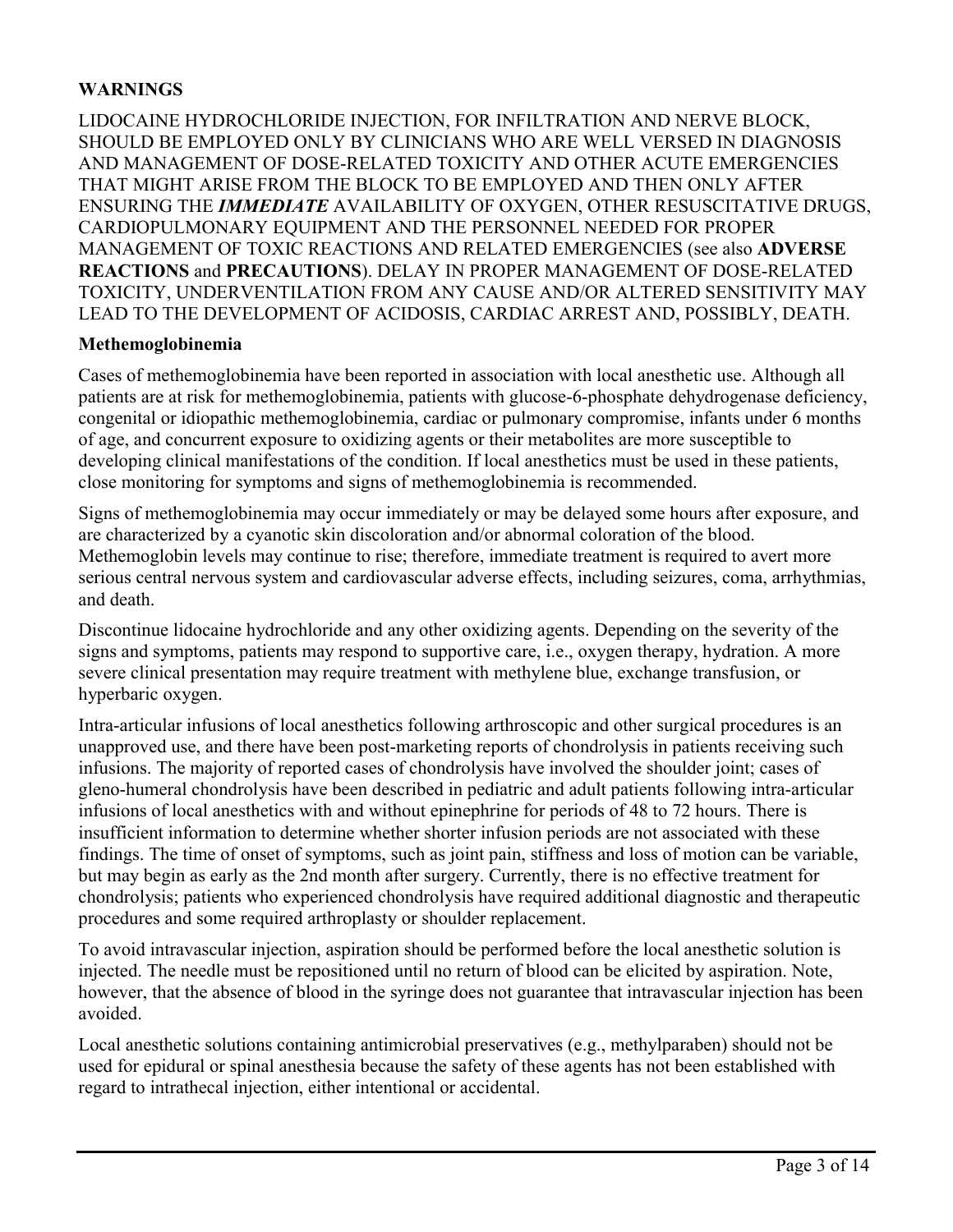Anaphylactic reactions may occur following administration of lidocaine hydrochloride (see **ADVERSE REACTIONS**).

In the case of severe reaction, discontinue the use of the drug.

# **PRECAUTIONS**

## **General**

The safety and effectiveness of lidocaine HCl depend on proper dosage, correct technique, adequate precautions, and readiness for emergencies. Standard textbooks should be consulted for specific techniques and precautions for various regional anesthetic procedures.

Resuscitative equipment, oxygen, and other resuscitative drugs should be available for immediate use (see **WARNINGS** and **ADVERSE REACTIONS**). The lowest dosage that results in effective anesthesia should be used to avoid high plasma levels and serious adverse effects. Syringe aspirations should also be performed before and during each supplemental injection when using indwelling catheter techniques. During the administration of epidural anesthesia, it is recommended that a test dose be administered initially and that the patient be monitored for central nervous system toxicity and cardiovascular toxicity, as well as for signs of unintended intrathecal administration, before proceeding. When clinical conditions permit, consideration should be given to employing local anesthetic solutions that contain epinephrine for the test dose because circulatory changes compatible with epinephrine may also serve as a warning sign of unintended intravascular injection. An intravascular injection is still possible even if aspirations for blood are negative.

Repeated doses of lidocaine HCl may cause significant increases in blood levels with each repeated dose because of slow accumulation of the drug or its metabolites. Tolerance to elevated blood levels varies with the status of the patient. Debilitated, elderly patients, acutely ill patients, and children should be given reduced doses commensurate with their age and physical condition. Lidocaine HCl should also be used with caution in patients with severe shock or heart block.

Lumbar and caudal epidural anesthesia should be used with extreme caution in persons with the following conditions: existing neurological disease, spinal deformities, septicemia, and severe hypertension.

Local anesthetic solutions containing a vasoconstrictor should be used cautiously and in carefully circumscribed quantities in areas of the body supplied by end arteries or having otherwise compromised blood supply. Patients with peripheral vascular disease and those with hypertensive vascular disease may exhibit exaggerated vasoconstrictor response. Ischemic injury or necrosis may result. Preparations containing a vasoconstrictor should be used with caution in patients during or following the administration of potent general anesthetic agents, since cardiac arrhythmias may occur under such conditions.

Careful and constant monitoring of cardiovascular and respiratory (adequacy of ventilation) vital signs and the patient's state of consciousness should be accomplished after each local anesthetic injection. It should be kept in mind at such times that restlessness, anxiety, tinnitus, dizziness, blurred vision, tremors, depression or drowsiness may be early warning signs of central nervous system toxicity.

Since amide-type local anesthetics are metabolized by the liver, lidocaine should be used with caution in patients with hepatic disease. Patients with severe hepatic disease, because of their inability to metabolize local anesthetics normally, are at greater risk of developing toxic plasma concentrations. Lidocaine should also be used with caution in patients with impaired cardiovascular function since they may be less able to compensate for functional changes associated with the prolongation of A-V conduction produced by these drugs.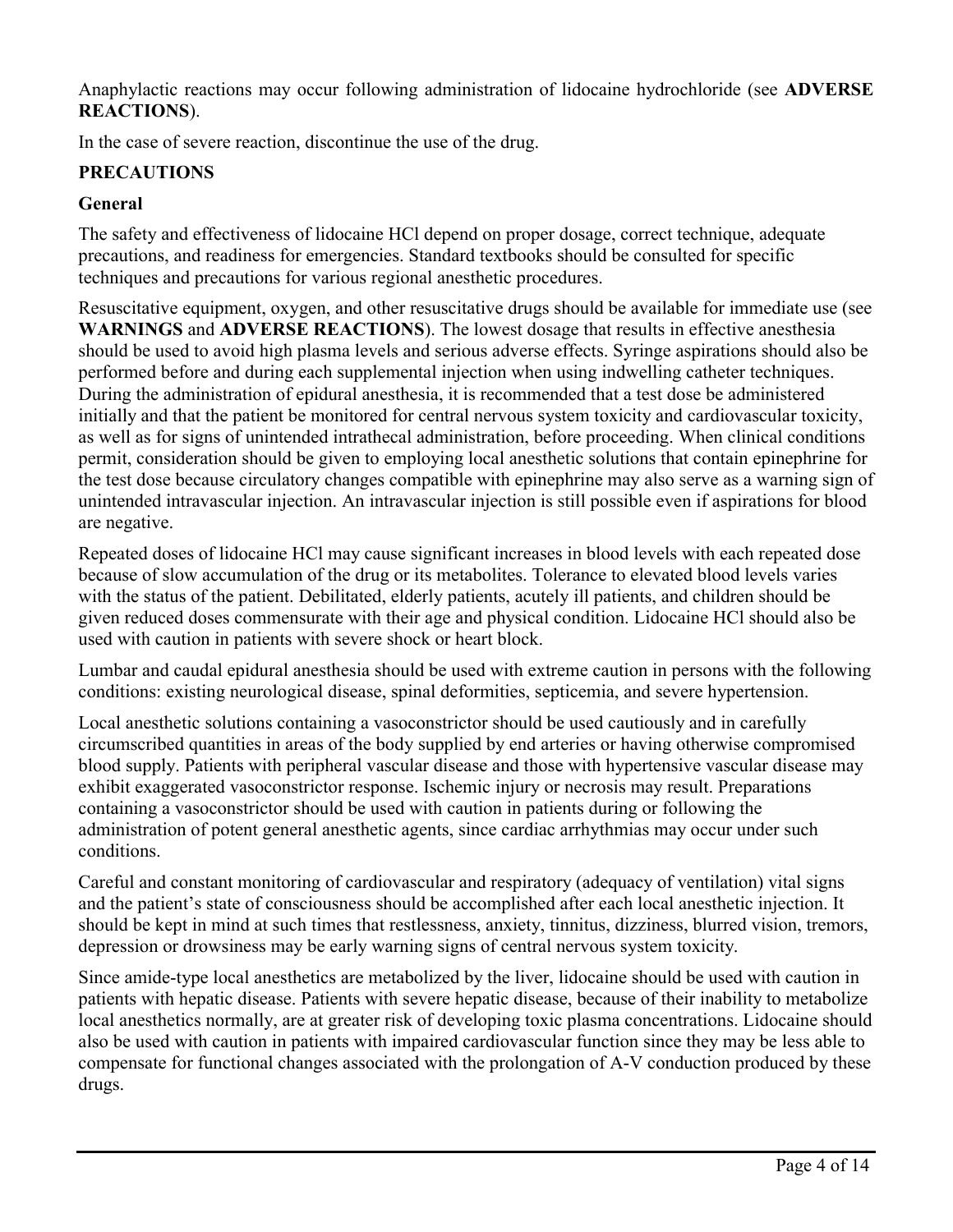Many drugs used during the conduct of anesthesia are considered potential triggering agents for familial malignant hyperthermia. Since it is not known whether amide-type local anesthetics may trigger this reaction and since the need for supplemental general anesthesia cannot be predicted in advance, it is suggested that a standard protocol for the management of malignant hyperthermia should be available. Early unexplained signs of tachycardia, tachypnea, labile blood pressure and metabolic acidosis may precede temperature elevation. Successful outcome is dependent on early diagnosis, prompt discontinuance of the suspect triggering agent(s) and institution of treatment, including oxygen therapy, indicated supportive measures and dantrolene (consult dantrolene sodium intravenous package insert before using).

Proper tourniquet technique, as described in publications and standard textbooks, is essential in the performance of intravenous regional anesthesia. Solutions containing epinephrine or other vasoconstrictors should not be used for this technique.

Lidocaine HCl should be used with caution in persons with known drug sensitivities. Patients allergic to para-aminobenzoic acid derivatives (procaine, tetracaine, benzocaine, etc.) have not shown cross-sensitivity to lidocaine HCl.

# **Use in the Head and Neck Area**

Small doses of local anesthetics injected into the head and neck area, including retrobulbar, dental and stellate ganglion blocks, may produce adverse reactions similar to systemic toxicity seen with unintentional intravascular injections of larger doses. Confusion, convulsions, respiratory depression and/or respiratory arrest, and cardiovascular stimulation or depression have been reported. These reactions may be due to intra-arterial injections of the local anesthetic with retrograde flow to the cerebral circulation. Patients receiving these blocks should have their circulation and respiration monitored and be constantly observed. Resuscitative equipment and personnel for treating adverse reactions should be immediately available. Dosage recommendations should not be exceeded (see **DOSAGE AND ADMINISTRATION**).

### **Information for Patients**

When appropriate, patients should be informed in advance that they may experience temporary loss of sensation and motor activity, usually in the lower half of the body, following proper administration of epidural anesthesia.

Inform patients that use of local anesthetics may cause methemoglobinemia, a serious condition that must be treated promptly. Advise patients or caregivers to seek immediate medical attention if they or someone in their care experience the following signs or symptoms: pale, gray, or blue colored skin (cyanosis); headache; rapid heart rate; shortness of breath; lightheadedness; or fatigue.

# **Clinically Significant Drug Interactions**

The administration of local anesthetic solutions containing epinephrine or norepinephrine to patients receiving monoamine oxidase inhibitors or tricyclic anti-depressants may produce severe, prolonged hypertension.

Phenothiazines and butyrophenones may reduce or reverse the pressor effect of epinephrine.

Concurrent use of these agents should generally be avoided. In situations when concurrent therapy is necessary, careful patient monitoring is essential.

Concurrent administration of vasopressor drugs (for the treatment of hypotension related to obstetric blocks) and ergot-type oxytocic drugs may cause severe, persistent hypertension or cerebrovascular accidents.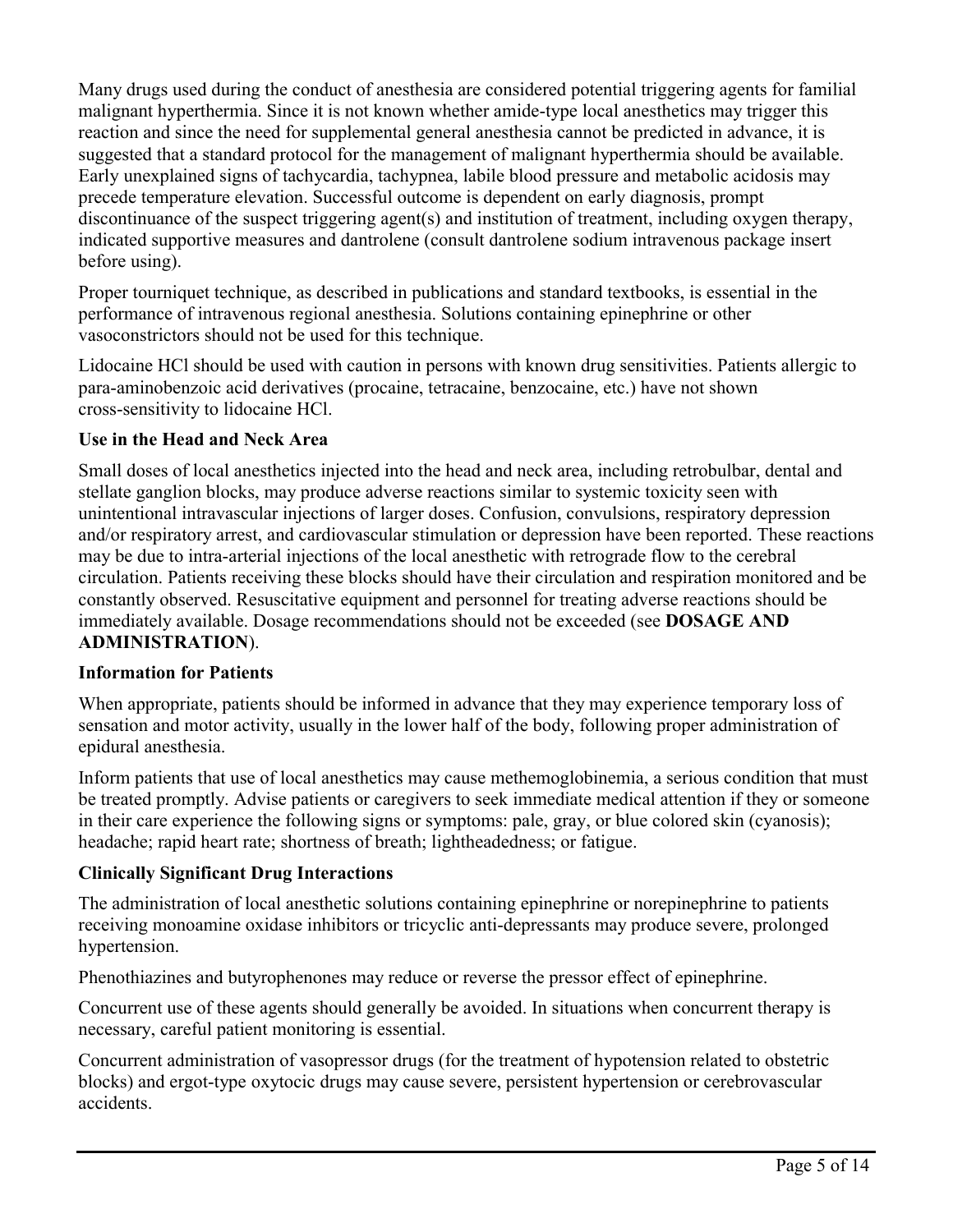# **Drug/Laboratory Test Interactions**

The intramuscular injection of lidocaine HCl may result in an increase in creatine phosphokinase levels. Thus, the use of this enzyme determination, without isoenzyme separation, as a diagnostic test for the presence of acute myocardial infarction may be compromised by the intramuscular injection of lidocaine HCl.

Patients who are administered local anesthetics are at increased risk of developing methemoglobinemia when concurrently exposed to the following drugs, which could include other local anesthetics:

| <b>Class</b>          | <b>Examples</b>                                                                                              |
|-----------------------|--------------------------------------------------------------------------------------------------------------|
| Nitrates/Nitrites     | nitric oxide, nitroglycerin, nitroprusside, nitrous oxide                                                    |
| Local anesthetics     | articaine, benzocaine, bupivacaine, lidocaine, mepivacaine,<br>prilocaine, procaine, ropivacaine, tetracaine |
| Antineoplastic agents | cyclophosphamide, flutamide, hydroxyurea, ifosfamide,<br>rasburicase                                         |
| Antibiotics           | dapsone, nitrofurantoin, para-aminosalicylic acid, sulfonamides                                              |
| Antimalarials         | chloroquine, primaquine                                                                                      |
| Anticonvulsants       | phenobarbital, phenytoin, sodium valproate                                                                   |
| Other drugs           | acetaminophen, metoclopramide, quinine, sulfasalazine                                                        |

|  | <b>Examples of Drugs Associated with Methemoglobinemia:</b> |  |  |
|--|-------------------------------------------------------------|--|--|
|  |                                                             |  |  |

### **Carcinogenesis, Mutagenesis, Impairment of Fertility**

Studies of lidocaine HCl in animals to evaluate the carcinogenic and mutagenic potential or the effect on fertility have not been conducted.

### **Pregnancy**

### Teratogenic Effects

Reproduction studies have been performed in rats at doses up to 6.6 times the human dose and have revealed no evidence of harm to the fetus caused by lidocaine HCl. There are, however, no adequate and well-controlled studies in pregnant women. Animal reproduction studies are not always predictive of human response. General consideration should be given to this fact before administering lidocaine HCl to women of childbearing potential, especially during early pregnancy when maximum organogenesis takes place.

### **Labor and Delivery**

Local anesthetics rapidly cross the placenta and when used for epidural, paracervical, pudendal or caudal block anesthesia, can cause varying degrees of maternal, fetal and neonatal toxicity (see **CLINICAL**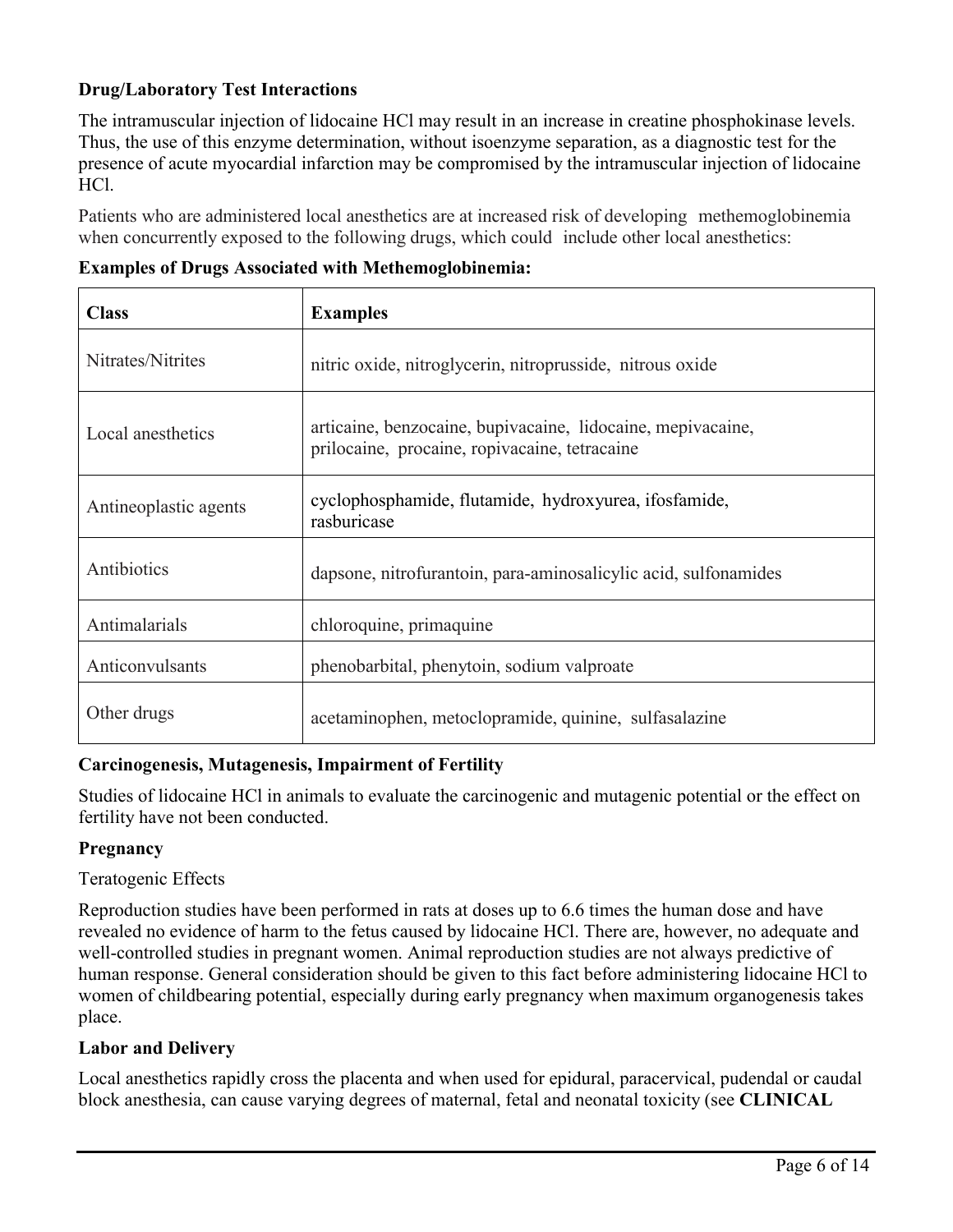**PHARMACOLOGY, Pharmacokinetics and Metabolism**). The potential for toxicity depends upon the procedure performed, the type and amount of drug used, and the technique of drug administration. Adverse reactions in the parturient, fetus and neonate involve alterations of the central nervous system, peripheral vascular tone and cardiac function.

Maternal hypotension has resulted from regional anesthesia. Local anesthetics produce vasodilation by blocking sympathetic nerves. Elevating the patient's legs and positioning her on her left side will help prevent decreases in blood pressure.

The fetal heart rate also should be monitored continuously, and electronic fetal monitoring is highly advisable.

Epidural, spinal, paracervical, or pudendal anesthesia may alter the forces of parturition through changes in uterine contractility or maternal expulsive efforts. In one study, paracervical block anesthesia was associated with a decrease in the mean duration of first stage labor and facilitation of cervical dilation. However, spinal and epidural anesthesia have also been reported to prolong the second stage of labor by removing the parturient's reflex urge to bear down or by interfering with motor function. The use of obstetrical anesthesia may increase the need for forceps assistance.

The use of some local anesthetic drug products during labor and delivery may be followed by diminished muscle strength and tone for the first day or two of life. The long-term significance of these observations is unknown. Fetal bradycardia may occur in 20 to 30 percent of patients receiving paracervical nerve block anesthesia with the amide-type local anesthetics and may be associated with fetal acidosis. Fetal heart rate should always be monitored during paracervical anesthesia. The physician should weigh the possible advantages against risks when considering a paracervical block in prematurity, toxemia of pregnancy, and fetal distress. Careful adherence to recommended dosage is of the utmost importance in obstetrical paracervical block. Failure to achieve adequate analgesia with recommended doses should arouse suspicion of intravascular or fetal intracranial injection. Cases compatible with unintended fetal intracranial injection of local anesthetic solution have been reported following intended paracervical or pudendal block or both. Babies so affected present with unexplained neonatal depression at birth, which correlates with high local anesthetic serum levels, and often manifest seizures within six hours. Prompt use of supportive measures combined with forced urinary excretion of the local anesthetic has been used successfully to manage this complication.

Case reports of maternal convulsions and cardiovascular collapse following use of some local anesthetics for paracervical block in early pregnancy (as anesthesia for elective abortion) suggest that systemic absorption under these circumstances may be rapid. The recommended maximum dose of each drug should not be exceeded. Injection should be made slowly and with frequent aspiration. Allow a 5-minute interval between sides.

### **Nursing Mothers**

It is not known whether this drug is excreted in human milk. Because many drugs are excreted in human milk, caution should be exercised when lidocaine HCl is administered to a nursing woman.

### **Pediatric Use**

Dosages in children should be reduced, commensurate with age, body weight and physical condition (see **DOSAGE AND ADMINISTRATION)**.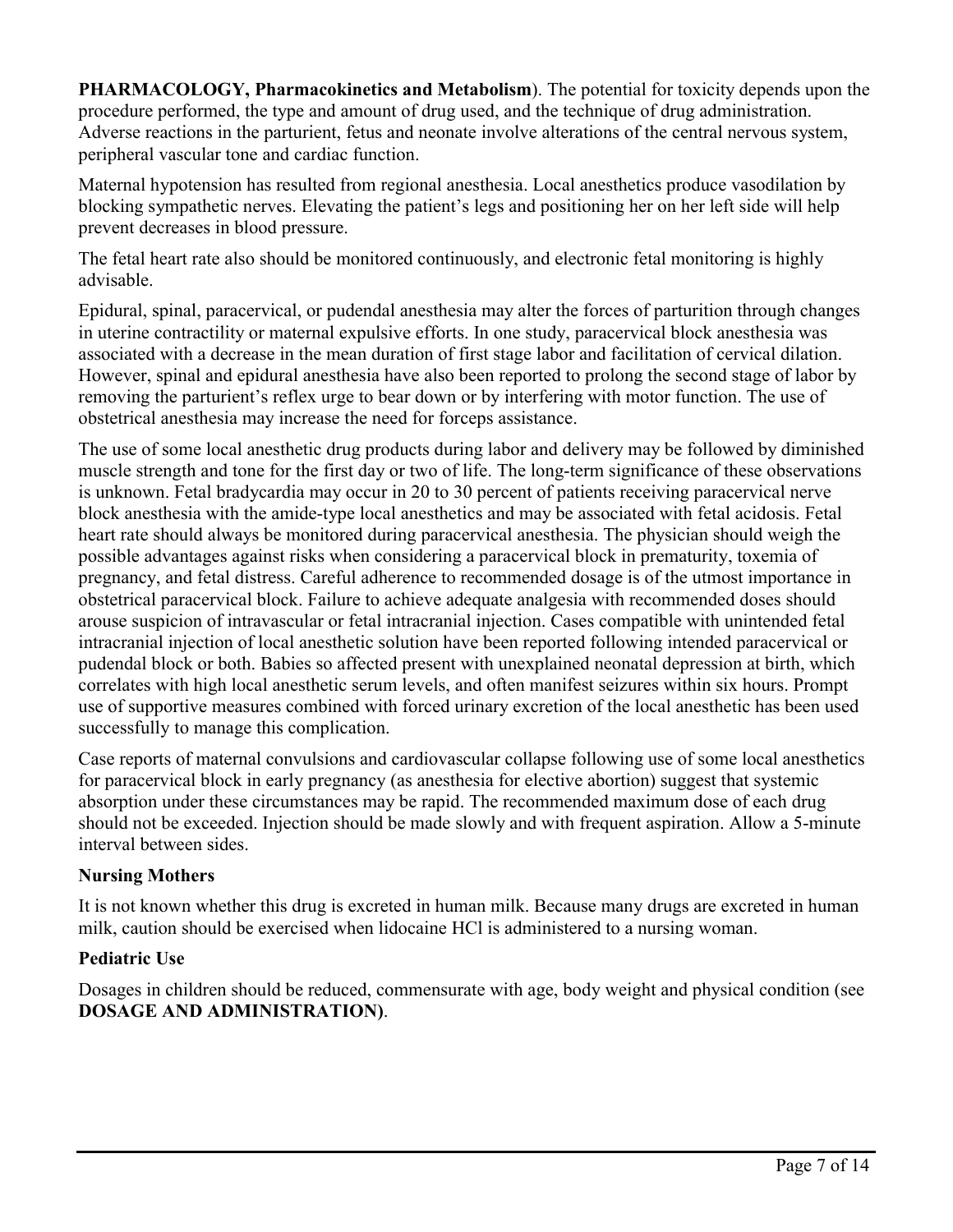### **ADVERSE REACTIONS**

### **Systemic**

Adverse experiences following the administration of lidocaine HCl are similar in nature to those observed with other amide local anesthetic agents. These adverse experiences are, in general, dose-related and may result from high plasma levels caused by excessive dosage, rapid absorption or inadvertent intravascular injection, or may result from a hypersensitivity, idiosyncrasy or diminished tolerance on the part of the patient. Serious adverse experiences are generally systemic in nature. The following types are those most commonly reported:

#### **Central Nervous System**

CNS manifestations are excitatory and/or depressant and may be characterized by lightheadedness, nervousness, apprehension, euphoria, confusion, dizziness, drowsiness, tinnitus, blurred or double vision, vomiting, sensations of heat, cold or numbness, twitching, tremors, convulsions, unconsciousness, respiratory depression and arrest. The excitatory manifestations may be very brief or may not occur at all, in which case the first manifestation of toxicity may be drowsiness merging into unconsciousness and respiratory arrest.

Drowsiness following the administration of lidocaine HCl is usually an early sign of a high blood level of the drug and may occur as a consequence of rapid absorption.

#### **Cardiovascular System**

Cardiovascular manifestations are usually depressant and are characterized by bradycardia, hypotension, and cardiovascular collapse, which may lead to cardiac arrest.

#### **Allergic**

Allergic reactions are characterized by cutaneous lesions, urticaria, edema or anaphylactoid reactions. Allergic reactions may occur as a result of sensitivity either to local anesthetic agents or to the methylparaben used as a preservative in the multiple dose vials. Allergic reactions, including anaphylactic reactions, may occur as a result of sensitivity to lidocaine, but are infrequent. If allergic reactions do occur, they should be managed by conventional means. The detection of sensitivity by skin testing is of doubtful value.

There have been no reports of cross sensitivity between lidocaine hydrochloride and procainamide or between lidocaine hydrochloride and quinidine.

#### **Neurologic**

The incidences of adverse reactions associated with the use of local anesthetics may be related to the total dose of local anesthetic administered and are also dependent upon the particular drug used, the route of administration and the physical status of the patient. In a prospective review of 10,440 patients who received lidocaine HCl for spinal anesthesia, the incidences of adverse reactions were reported to be about 3 percent each for positional headaches, hypotension and backache; 2 percent for shivering; and less than 1 percent each for peripheral nerve symptoms, nausea, respiratory inadequacy and double vision. Many of these observations may be related to local anesthetic techniques, with or without a contribution from the local anesthetic.

In the practice of caudal or lumbar epidural block, occasional unintentional penetration of the subarachnoid space by the catheter may occur. Subsequent adverse effects may depend partially on the amount of drug administered subdurally. These may include spinal block of varying magnitude (including total spinal block), hypotension secondary to spinal block, loss of bladder and bowel control, and loss of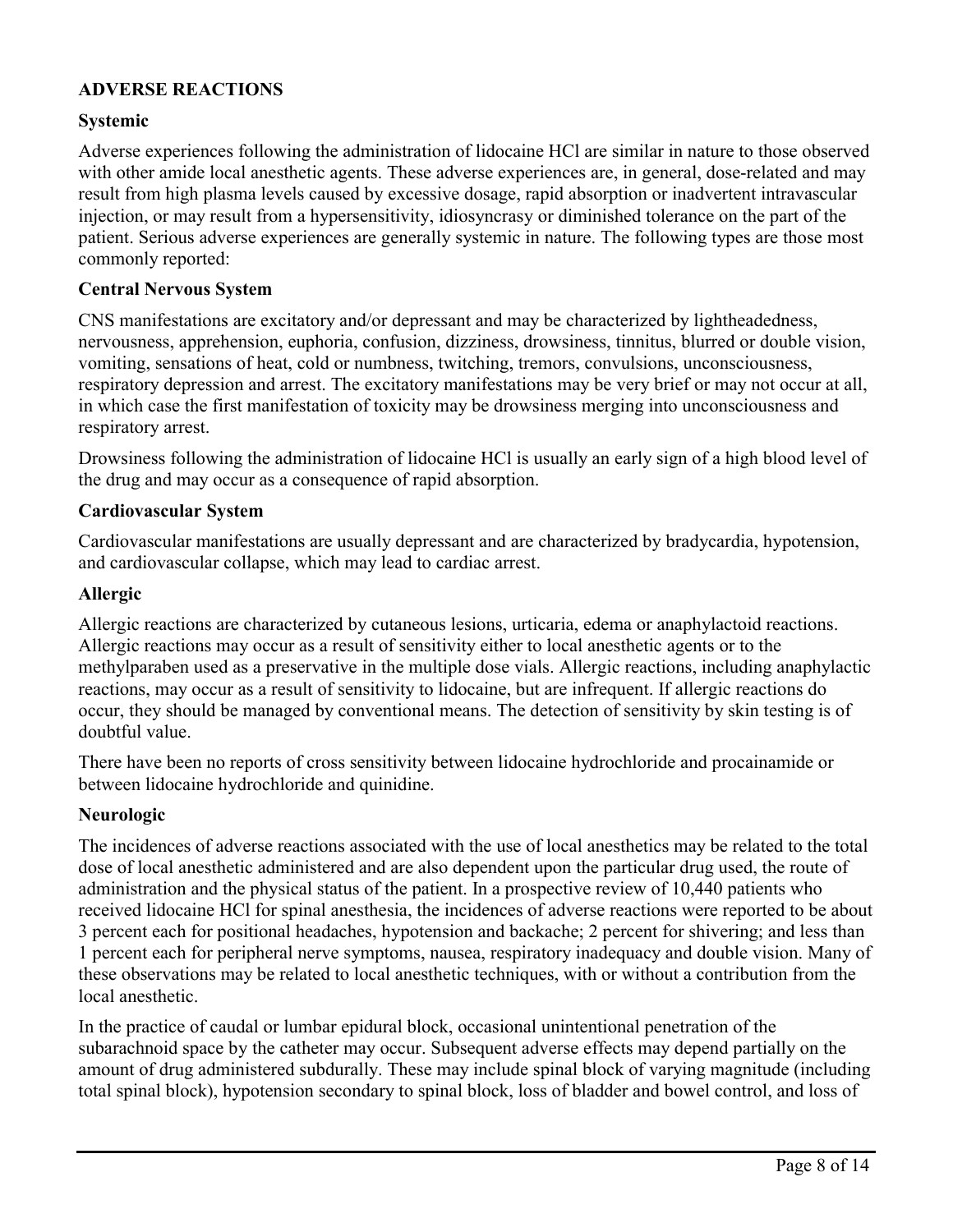perineal sensation and sexual function. Persistent motor, sensory and/or autonomic (sphincter control) deficit of some lower spinal segments with slow recovery (several months) or incomplete recovery have been reported in rare instances when caudal or lumbar epidural block has been attempted. Backache and headache have also been noted following use of these anesthetic procedures.

There have been reported cases of permanent injury to extraocular muscles requiring surgical repair following retrobulbar administration.

# **Hematologic**

Methemoglobinemia.

# **OVERDOSAGE**

Acute emergencies from local anesthetics are generally related to high plasma levels encountered during therapeutic use of local anesthetics or to unintended subarachnoid injection of local anesthetic solution (see **ADVERSE REACTIONS**, **WARNINGS,** and **PRECAUTIONS**).

# **Management of Local Anesthetic Emergencies**

The first consideration is prevention, best accomplished by careful and constant monitoring of cardiovascular and respiratory vital signs and the patient's state of consciousness after each local anesthetic injection. At the first sign of change, oxygen should be administered.

The first step in the management of convulsions, as well as underventilation or apnea due to unintended subarachnoid injection of drug solution, consists of immediate attention to the maintenance of a patent airway and assisted or controlled ventilation with oxygen and a delivery system capable of permitting immediate positive airway pressure by mask. Immediately after the institution of these ventilatory measures, the adequacy of the circulation should be evaluated, keeping in mind that drugs used to treat convulsions sometimes depress the circulation when administered intravenously. Should convulsions persist despite adequate respiratory support, and if the status of the circulation permits, small increments of an ultra-short acting barbiturate (such as thiopental or thiamylal) or a benzodiazepine (such as diazepam) may be administered intravenously. The clinician should be familiar, prior to the use of local anesthetics, with these anticonvulsant drugs. Supportive treatment of circulatory depression may require administration of intravenous fluids and, when appropriate, a vasopressor as directed by the clinical situation (e.g., ephedrine).

If not treated immediately, both convulsions and cardiovascular depression can result in hypoxia, acidosis, bradycardia, arrhythmias and cardiac arrest. Underventilation or apnea due to unintentional subarachnoid injection of local anesthetic solution may produce these same signs and also lead to cardiac arrest if ventilatory support is not instituted. If cardiac arrest should occur, standard cardiopulmonary resuscitative measures should be instituted.

Endotracheal intubation, employing drugs and techniques familiar to the clinician, may be indicated, after initial administration of oxygen by mask, if difficulty is encountered in the maintenance of a patent airway or if prolonged ventilatory support (assisted or controlled) is indicated.

Dialysis is of negligible value in the treatment of acute overdosage with lidocaine HCl.

The oral  $LD_{50}$  of lidocaine HCl in non-fasted female rats is 459 (346 to 773) mg/kg (as the salt) and 214 (159 to 324) mg/kg (as the salt) in fasted female rats.

# **DOSAGE AND ADMINISTRATION**

Table 1 (Recommended Dosages) summarizes the recommended volumes and concentrations of Lidocaine Hydrochloride Injection, USP for various types of anesthetic procedures. The dosages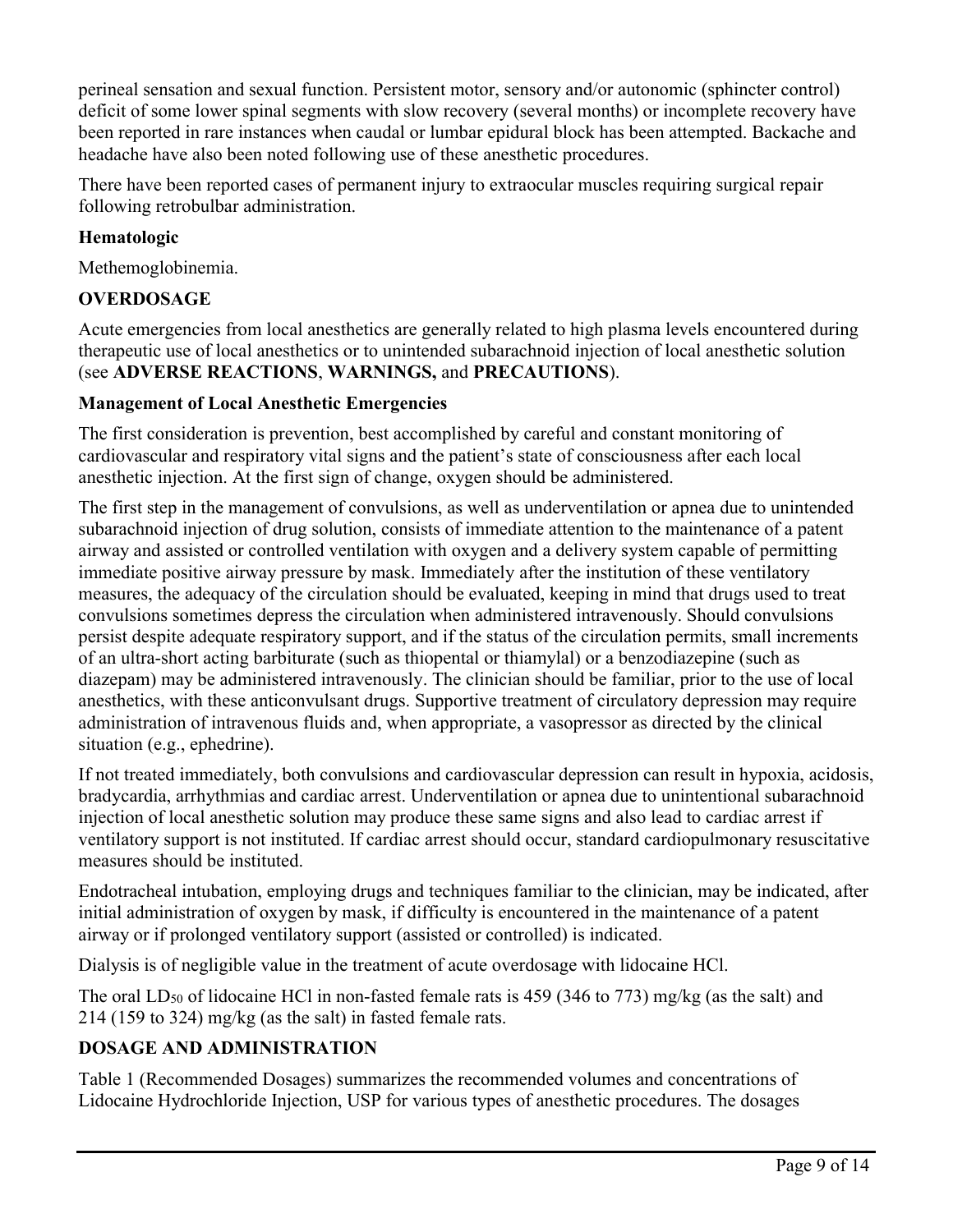suggested in this table are for normal healthy adults and refer to the use of epinephrine-free solutions. When larger volumes are required, only solutions containing epinephrine should be used except in those cases where vasopressor drugs may be contraindicated.

There have been adverse event reports of chondrolysis in patients receiving intra-articular infusions of local anesthetics following arthroscopic and other surgical procedures. Lidocaine is not approved for this use (see **WARNINGS** and **DOSAGE AND ADMINISTRATION**).

These recommended doses serve only as a guide to the amount of anesthetic required for most routine procedures. The actual volumes and concentrations to be used depend on a number of factors such as type and extent of surgical procedure, depth of anesthesia and degree of muscular relaxation required, duration of anesthesia required, and the physical condition of the patient. In all cases the lowest concentration and smallest dose that will produce the desired result should be given. Dosages should be reduced for children and for the elderly and debilitated patients and patients with cardiac and/or liver disease.

The onset of anesthesia, the duration of anesthesia and the degree of muscular relaxation are proportional to the volume and concentration (i.e., total dose) of local anesthetic used. Thus, an increase in volume and concentration of Lidocaine Hydrochloride Injection will decrease the onset of anesthesia, prolong the duration of anesthesia, provide a greater degree of muscular relaxation and increase the segmental spread of anesthesia. However, increasing the volume and concentration of Lidocaine Hydrochloride Injection may result in a more profound fall in blood pressure when used in epidural anesthesia. Although the incidence of side effects with lidocaine HCl is quite low, caution should be exercised when employing large volumes and concentrations, since the incidence of side effects is directly proportional to the total dose of local anesthetic agent injected.

For intravenous regional anesthesia, only the 50 mL single-dose vial containing 0.5% Lidocaine Hydrochloride Injection, USP should be used.

# **Epidural Anesthesia**

For epidural anesthesia, only the following available specific products of Lidocaine Hydrochloride Injection by Hospira are recommended:

Although these solutions are intended specifically for epidural anesthesia, they may also be used for infiltration and peripheral nerve block, provided they are employed as single dose units. These solutions contain no bacteriostatic agent.

In epidural anesthesia, the dosage varies with the number of dermatomes to be anesthetized (generally 2 to 3 mL of the indicated concentration per dermatome).

# **Caudal and Lumbar Epidural Block**

As a precaution against the adverse experience sometimes observed following unintentional penetration of the subarachnoid space, a test dose such as 2 to 3 mL of 1.5% lidocaine HCl should be administered at least 5 minutes prior to injecting the total volume required for a lumbar or caudal epidural block. The test dose should be repeated if the patient is moved in a manner that may have displaced the catheter. Epinephrine, if contained in the test dose (10 to 15 mcg have been suggested), may serve as a warning of unintentional intravascular injection. If injected into a blood vessel, this amount of epinephrine is likely to produce a transient "epinephrine response" within 45 seconds, consisting of an increase in heart rate and systolic blood pressure, circumoral pallor, palpitations and nervousness in the unsedated patient. The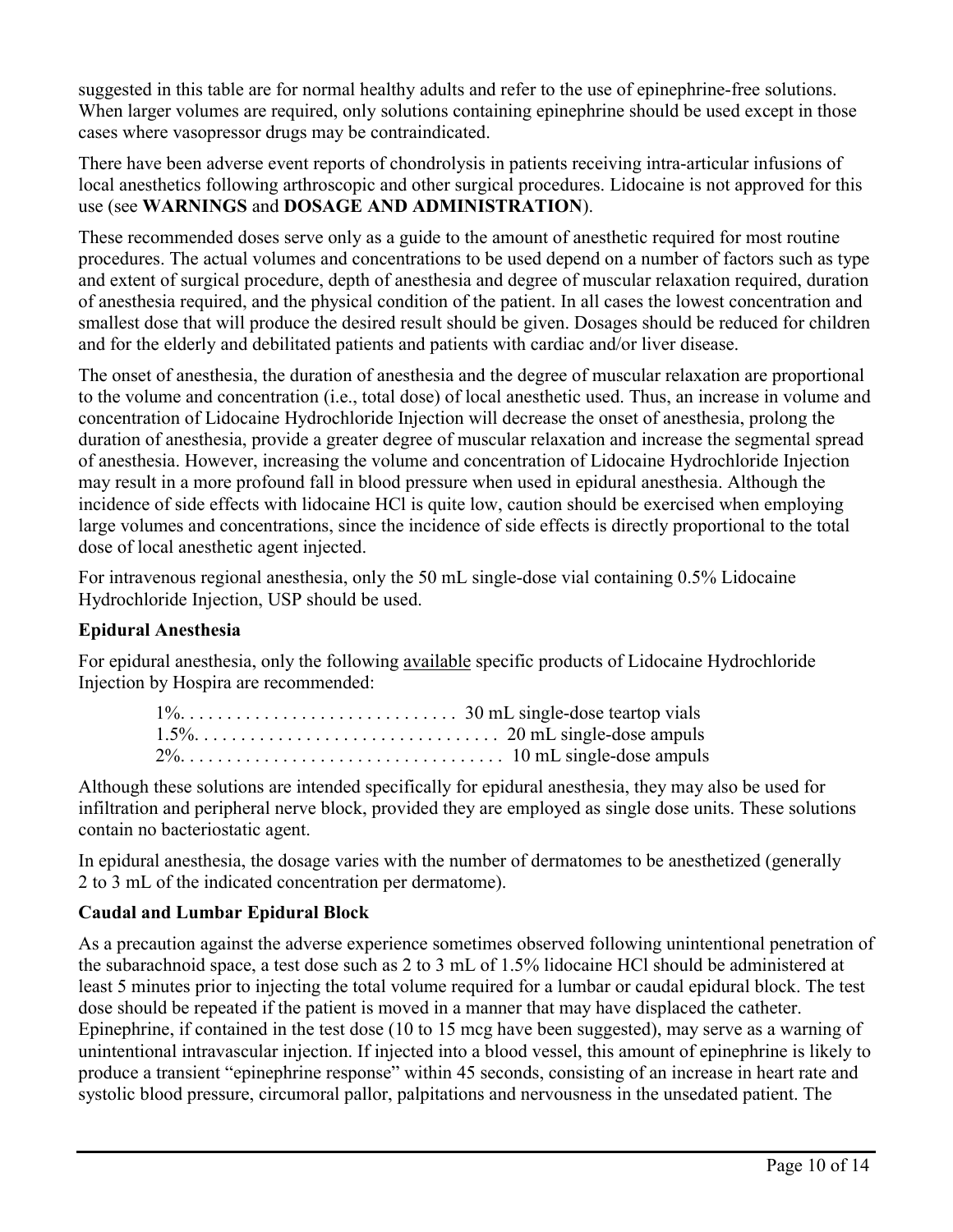sedated patient may exhibit only a pulse rate increase of 20 or more beats per minute for 15 or more seconds. Patients on beta-blockers may not manifest changes in heart rate, but blood pressure monitoring can detect an evanescent rise in systolic blood pressure. Adequate time should be allowed for onset of anesthesia after administration of each test dose. The rapid injection of a large volume of Lidocaine Hydrochloride Injection through the catheter should be avoided, and, when feasible, fractional doses should be administered.

In the event of the known injection of a large volume of local anesthetic solution into the subarachnoid space, after suitable resuscitation and if the catheter is in place, consider attempting the recovery of drug by draining a moderate amount of cerebrospinal fluid (such as 10 mL) through the epidural catheter.

# **MAXIMUM RECOMMENDED DOSAGES**

# **NOTE: The products accompanying this insert do not contain epinephrine.**

### **Adults**

For normal healthy adults, the individual maximum recommended dose of lidocaine HCl with epinephrine should not exceed 7 mg/kg (3.5 mg/lb) of body weight, and in general it is recommended that the maximum total dose not exceed 500 mg. When used without epinephrine the maximum individual dose should not exceed 4.5 mg/kg (2 mg/lb) of body weight, and in general it is recommended that the maximum total dose does not exceed 300 mg. For continuous epidural or caudal anesthesia, the maximum recommended dosage should not be administered at intervals of less than 90 minutes. When continuous lumbar or caudal epidural anesthesia is used for non-obstetrical procedures, more drug may be administered if required to produce adequate anesthesia.

The maximum recommended dose per 90 minute period of lidocaine hydrochloride for paracervical block in obstetrical patients and non-obstetrical patients is 200 mg total. One-half of the total dose is usually administered to each side. Inject slowly, five minutes between sides (see also discussion of paracervical block in **PRECAUTIONS**).

For intravenous regional anesthesia, the dose administered should not exceed 4 mg/kg in adults.

# **Children**

It is difficult to recommend a maximum dose of any drug for children, since this varies as a function of age and weight. For children over 3 years of age who have a normal lean body mass and normal body development, the maximum dose is determined by the child's age and weight. For example, in a child of 5 years weighing 50 lbs the dose of lidocaine HCl should not exceed 75 to 100 mg (1.5 to 2 mg/lb). The use of even more dilute solutions (i.e.,  $0.25$  to  $0.5\%$ ) and total dosages not to exceed 3 mg/kg (1.4 mg/lb) are recommended for induction of intravenous regional anesthesia in children.

In order to guard against systemic toxicity, the lowest effective concentration and lowest effective dose should be used at all times. In some cases it will be necessary to dilute available concentrations with 0.9% sodium chloride injection in order to obtain the required final concentration.

**NOTE:** Parenteral drug products should be inspected visually for particulate matter and discoloration prior to administration whenever the solution and container permit. Solutions that are discolored and/or contain particulate matter should not be used.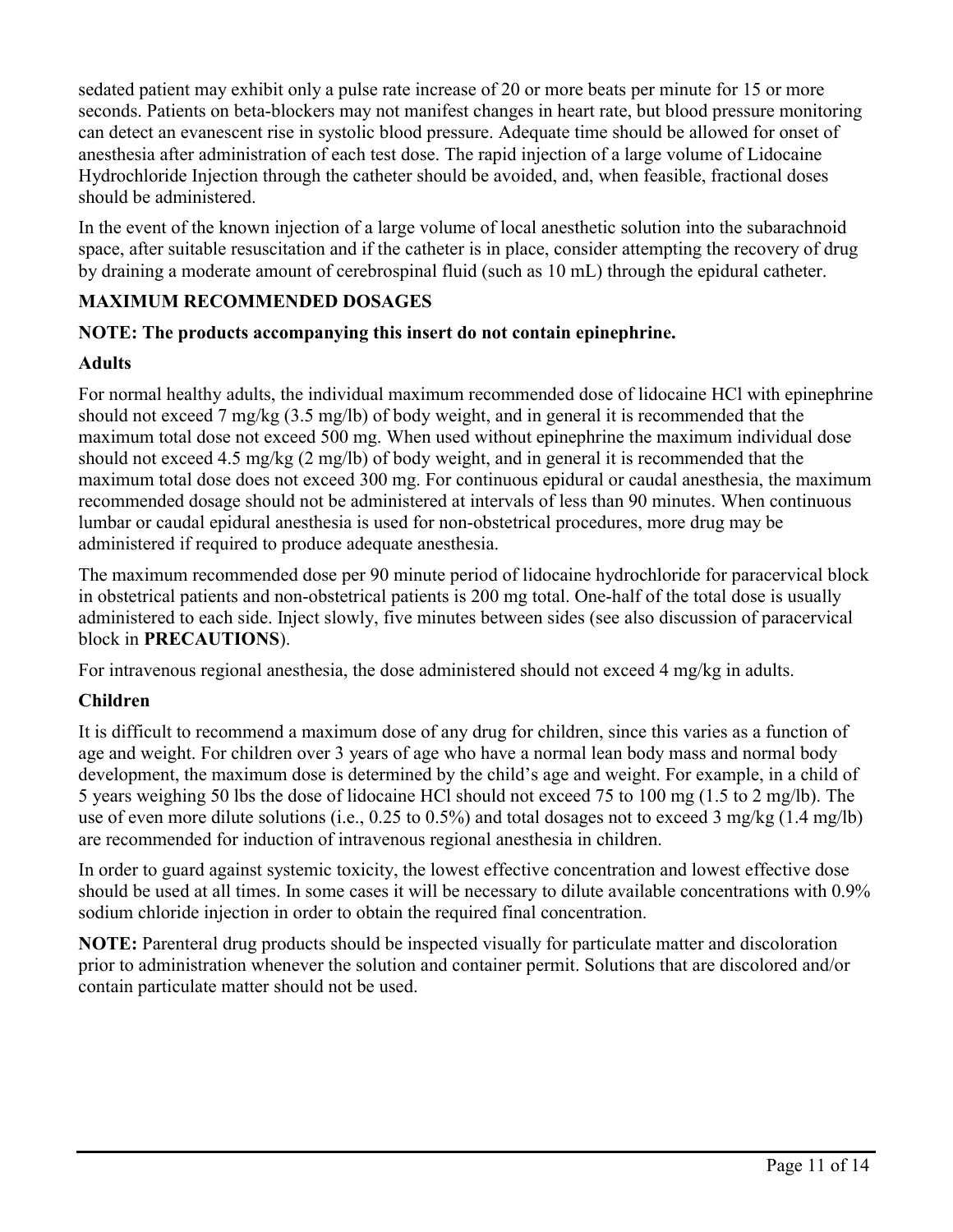### **Table 1 Recommended Dosages**

|                                   | Lidocaine Hydrochloride<br><b>Injection</b> , USP<br>(without Epinephrine) |            |                        |  |
|-----------------------------------|----------------------------------------------------------------------------|------------|------------------------|--|
| Procedure                         | Conc. $(\% )$                                                              | Vol. (mL)  | <b>Total Dose (mg)</b> |  |
| <b>Infiltration</b>               |                                                                            |            |                        |  |
| Percutaneous                      | $0.5$ or $1$                                                               | 1 to $60$  | 5 to 300               |  |
| Intravenous regional              | 0.5                                                                        | 10 to 60   | 50 to 300              |  |
| Peripheral Nerve Blocks, e.g.     |                                                                            |            |                        |  |
| <b>Brachial</b>                   | 1.5                                                                        | 15 to 20   | 225 to 300             |  |
| Dental                            | $\overline{2}$                                                             | $1$ to $5$ | 20 to 100              |  |
| Intercostal                       | $\mathbf{1}$                                                               | 3          | 30                     |  |
| Paravertebral                     | $\mathbf{1}$                                                               | $3$ to $5$ | 30 to 50               |  |
| Pudendal (each side)              | $\mathbf{1}$                                                               | 10         | 100                    |  |
| Paracervical                      |                                                                            |            |                        |  |
| Obstetrical analgesia (each side) | 1                                                                          | 10         | 100                    |  |
| Sympathetic Nerve Blocks, e.g.    |                                                                            |            |                        |  |
| Cervical                          | $\mathbf{1}$                                                               | 5          | 50                     |  |
| (stellate ganglion)               |                                                                            |            |                        |  |
| Lumbar                            | $\mathbf{1}$                                                               | 5 to 10    | 50 to 100              |  |
| <b>Central Neural Blocks</b>      |                                                                            |            |                        |  |
| Epidural*                         |                                                                            |            |                        |  |
| Thoracic                          | 1                                                                          | 20 to 30   | 200 to 300             |  |
| Lumbar                            |                                                                            |            |                        |  |
| Analgesia                         | 1                                                                          | 25 to 30   | 250 to 300             |  |
| Anesthesia                        | 1.5                                                                        | 15 to 20   | 225 to 300             |  |
|                                   | $\overline{2}$                                                             | 10 to 15   | 200 to 300             |  |
| Caudal                            |                                                                            |            |                        |  |
| Obstetrical analgesia             | 1                                                                          | 20 to 30   | 200 to 300             |  |
| Surgical anesthesia               | $\overline{1.5}$                                                           | 15 to 20   | 225 to 300             |  |

\* Dose determined by number of dermatomes to be anesthetized (2 to 3 mL/dermatome).

THE ABOVE SUGGESTED CONCENTRATIONS AND VOLUMES SERVE ONLY AS A GUIDE. OTHER VOLUMES AND CONCENTRATIONS MAY BE USED PROVIDED THE TOTAL MAXIMUM RECOMMENDED DOSE IS NOT EXCEEDED.

# **STERILIZATION, STORAGE AND TECHNICAL PROCEDURES**

Disinfecting agents containing heavy metals, which cause release of respective ions (mercury, zinc, copper, etc.) should not be used for skin or mucous membrane disinfection as they have been related to incidents of swelling and edema. When chemical disinfection of multi-dose vials is desired, either isopropyl alcohol (91%) or ethyl alcohol (70%) is recommended. Many commercially available brands of rubbing alcohol, as well as solutions of ethyl alcohol not of USP grade, contain denaturants which are injurious to rubber and therefore are not to be used. It is recommended that chemical disinfection be accomplished by wiping the vial stopper thoroughly with cotton or gauze that has been moistened with the recommended alcohol just prior to use.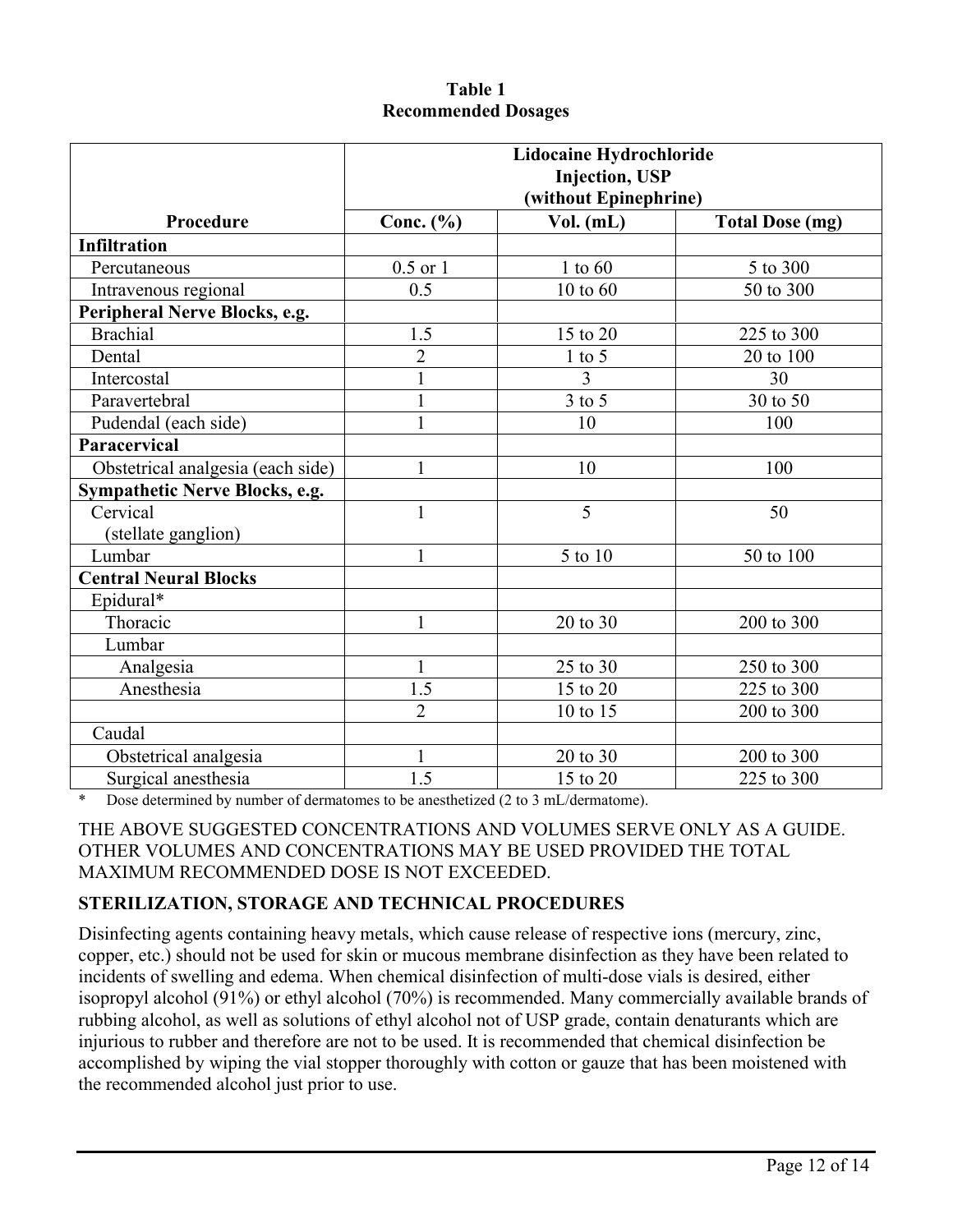# **HOW SUPPLIED**

Lidocaine Hydrochloride Injection, USP is supplied as follows:

| <b>Unit of Sale</b>                        | Concentration                  |  |  |
|--------------------------------------------|--------------------------------|--|--|
|                                            | $0.5\%$                        |  |  |
| NDC 0409-4278-01                           | 250 mg/50 mL                   |  |  |
| Tray of 25 Glass Single-dose Teartop Vials | $(5 \text{ mg/mL})$            |  |  |
|                                            | $1\%$                          |  |  |
| NDC 0409-4713-62                           | $20 \text{ mg}/2 \text{ mL}$   |  |  |
| Case of 800 Glass Single-dose Ampuls       | $(10 \text{ mg/mL})$           |  |  |
|                                            | $1\%$                          |  |  |
| NDC 0409-4713-65                           | $50 \text{ mg}/5 \text{ mL}$   |  |  |
| Case of 800 Glass Single-dose Ampuls       | $(10 \text{ mg/mL})$           |  |  |
|                                            | $1\%$                          |  |  |
| NDC 0409-4279-02                           | 300 mg/30 mL                   |  |  |
| Tray of 25 Glass Single-dose Teartop Vials | $(10 \text{ mg/mL})$           |  |  |
|                                            | $1.5\%$                        |  |  |
| NDC 0409-4776-01                           | 300 mg/20 mL                   |  |  |
| Carton of 25 Glass Single-dose Ampuls      | $(15 \text{ mg/mL})$           |  |  |
|                                            | $2\%$                          |  |  |
| NDC 0409-4282-02                           | $200 \text{ mg}/10 \text{ mL}$ |  |  |
| Carton of 25 Glass Single-dose Ampuls      | $(20 \text{ mg/mL})$           |  |  |

| <b>Unit of Sale</b>                            | Concentration                |
|------------------------------------------------|------------------------------|
| NDC 0409-4713-02                               | $1\%$                        |
| Bundle of 5 Clamcells containing 5 Single-dose | $50 \text{ mg}/5 \text{ mL}$ |
| Ampuls per Clamcell                            | $(10 \text{ mg/mL})$         |
| NDC 0409-4713-32                               | $1\%$                        |
| Bundle of 5 Cartons containing 10 Single-dose  | $20 \text{ mg}/2 \text{ mL}$ |
| Ampuls per Carton                              | $(10 \text{ mg/mL})$         |
| NDC 0409-4282-01                               | $2\%$                        |
| Bundle of 5 Clamcells containing 5 Single-dose | $40 \text{ mg}/2 \text{ mL}$ |
| Ampuls per Clamcell                            | $(20 \text{ mg/mL})$         |